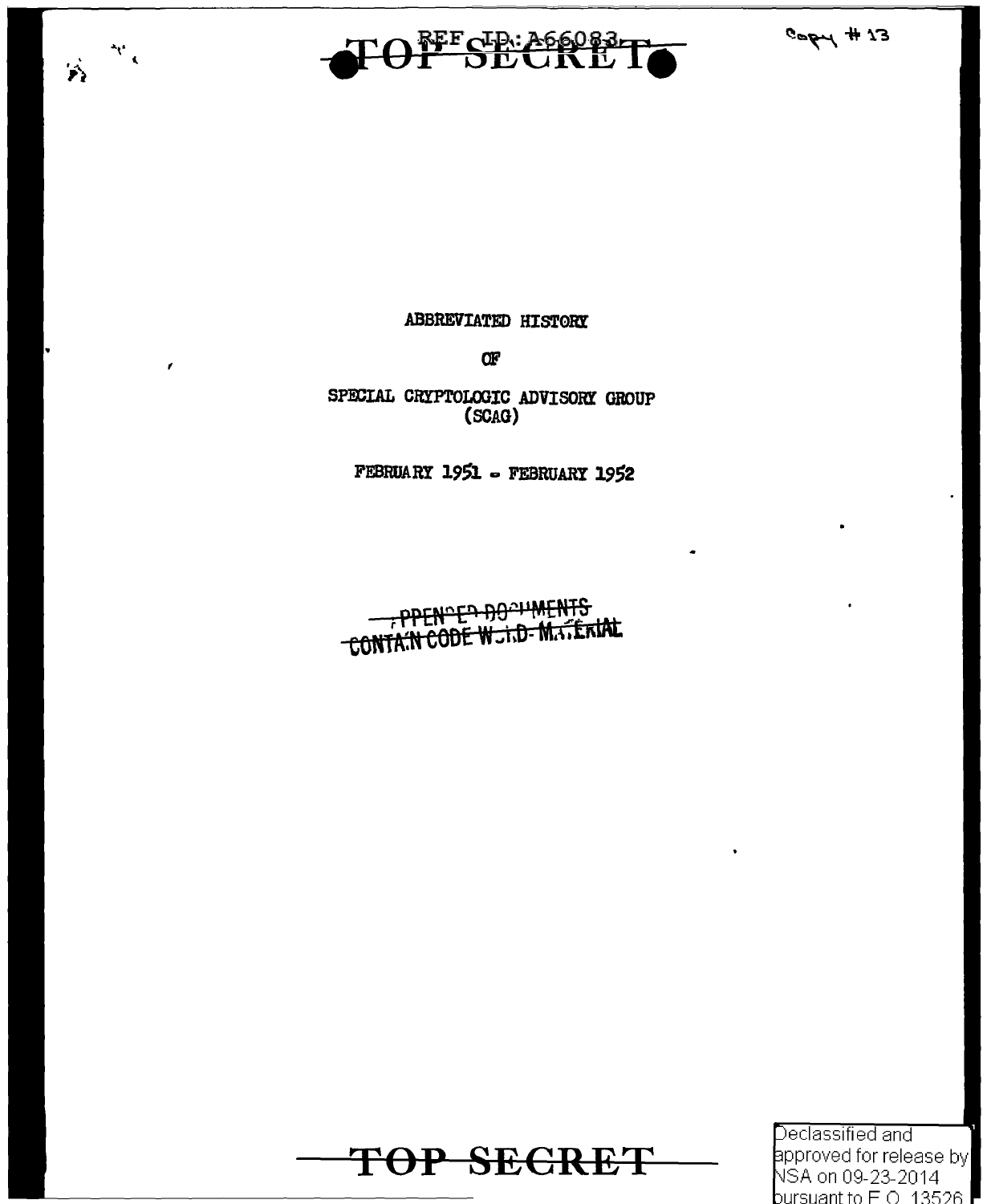

 $21$  #  $190$ 

#### ABBREVIATED HISTORY OF SCAG

 $\cdot$ 

1. In February 1951 the idea emerged that, although the Armed Forces Security Agency (AFSA) had acquired in its year and a half of existence a highly competent and experienced staff, nevertheless the services of a definite group of outstanding technical consultants in certain fields of interest to AFSA would provide a valuable source of advice and assistance in meeting special problems.

2. An agreement was therefore reached in March 1951 between the Chairman of the Research and Development Joard (RDB), Dr. William Webster, and the Director, AFSA, RADM Larl E. Stone, U.S. Navy, whereby RD. would provide the necessary funds for the support of such a group of specialists (to be designated the Special Cryptologic Advisory Group or SCAG), and AFSA would maintain the technical records and provide the appropriate assistance. Mr. Edwin A. Speakman of RDB was designated by Dr. Webster to assist representatives of AFSA in working out necessary details. As an initial program for the group, it was decided to begin with a course of familiarization of members with AFSA's organization, tasks, problems, and accomplishments, after which the views of members would be sought to how they might, both collectively and individually, best provide the advice and assistance needed by AFSA.

 $3.$  The first meeting of SCAG, held 4-5 June 1951, at the Naval Security Station, Washington, D. C. and at Arlington Hall Station, Arlington, Virginia, was attended by eight prominent scientists:

|                | Dr. Stewart S. Cairns - University of Illinois                                                                |
|----------------|---------------------------------------------------------------------------------------------------------------|
|                | Mr. Joseph R. Desch - National Cash Register Co.                                                              |
|                | Dr. Howard E. Engstrom - Engineering Research Ass.                                                            |
| <b>Service</b> | Mr. John C. McPherson - International Business Machines                                                       |
|                | Dr. John von Neumann - The Institute for Advanced Study                                                       |
|                | Dr. R. K. Potter - Bell Telephone Laboratories                                                                |
|                |                                                                                                               |
|                | Dr. Claude E. Shannon - Bell Telephone Laboratories<br>Dr. Charles B. Tomokins - George Washington University |

The program for the first meeting included orientation of the members of SCAG on AFSA organization and technical problems and a tour of the analytic machinery at both stations. Captain J. S. Harper, USN, Chief, Office of Research and Development, AFSA. was designated as the official contact of AFSA with SCAG members.

4. At the second meeting of SCAG, held 10 July 1951, members of the Group made individual visits to working sections of AFSA and held discussions with technical personnel on specific problems in their field of interest.

5. Between the second meeting of SCAG (July 1951) and the third meeting (September 1951) various suggestions were made how SCAG could function most profitably for AFSA and with most convenience to its members. These suggestions included:

a. SCAG should be divided into two sub-groups, one for mathematical problems and one for engineering problems. This suggestion was vetoed on the

TOP SECRET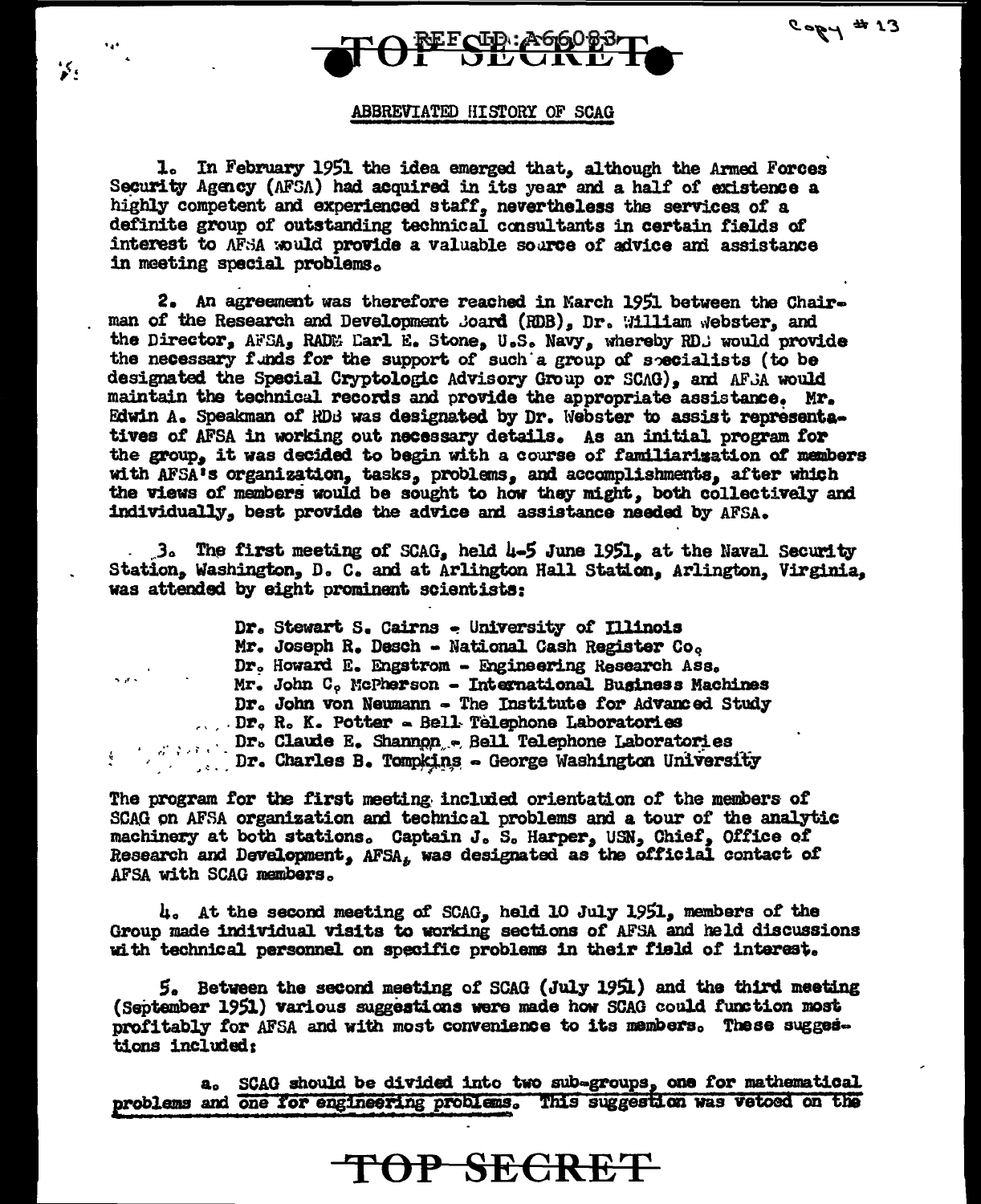REFOLD: A66063-

ground that many of the problems considered by SCAG involve close collaboration between the mathematicians and the engineers. Concentration of members on particular problems in their own field was not, of course, precluded.

د رو

 $\mathbf{y}$  .

b. The organization of SCAG should be formalized. The consensus indicated that the greatest contribution of SCAG members to the problems of AFSA would probably be of an individual nature and that any formalized organization of SCAG should in no way inhibit personal consultation or initiative in attacking technical problems. It was agreed, however, that some formal organization would be desirable, including a secretariat to provide minutes of discussions.

. C. Special problems should be given the members of SCAG, with time and opportunity provided to discuss with each other and with members of AFSA the problems which were set.

d. A counterpart of SCAG within AFSA should be established, consisting of 12-15 persons divided into panels for special subjects.

e. Friendly social relations of SCAG members with AFSA personnel should be established, thus affording opportunity and stimulation toward the solution of AFSA problems.

f<sub>o</sub> More members should be added to the group, chosen by common agreement among members of SCAG, with the approval of the Director, AFSA.

6. At this time RADM Stone suggested that an attempt be made to establish, on the model of the Board of Visitors at the U.S. Naval Academy, a small, select group of outstanding men who might give advice and general guidance to AFSA's effort. The names of Dr. Webster, retiring Chairman, RDB, RADM (Ret.) Joseph R. Redman. and Dr. Vannevar Bush were proposed as possible choices for membership on this Board. The close of Admiral Stone's tour of duty as Director. AFSA brought this plan to at least a temporary ending.

7. As a result of the above suggestions, steps were taken between the second and third meetings of SCAG toward its formalization. Such a step was the election at the end of the second meeting of Dr, Howard T. Engstrom, ERA, as Chairman of SCAG. At the request of SCAG members, Dr. Engstrom prepared for discussion at the next meeting a statement of the mission of SCAG (attached as Appendix A) and the task priorities of AFSA (attached as Appendix B).

8. At the third meeting of SCAG, held 12-13 September 1951, members were presented to Dr. Walter Whitman, who had succeeded Dr. Webster as Chairman, RDB, and to Major General Ralph J. Canine who had succeeded RADM Stone as Director, AFSA. It was announced that for the present no counterpart of SCAG would be formed within AFSA, that Mr. William F. Friedman had been appointed AFSA representative for SCAG members, and that as "cover" outside AFSA the designation SCAG would be understood to refer to "Special Communications Advisory Group." Matters of an organization and technical nature discussed at the third meeting were:

a. Statement of the mission of SCAG: It was decided that the statement as prepared by the Chairman should be amplified by a more detailed

TOP SECRET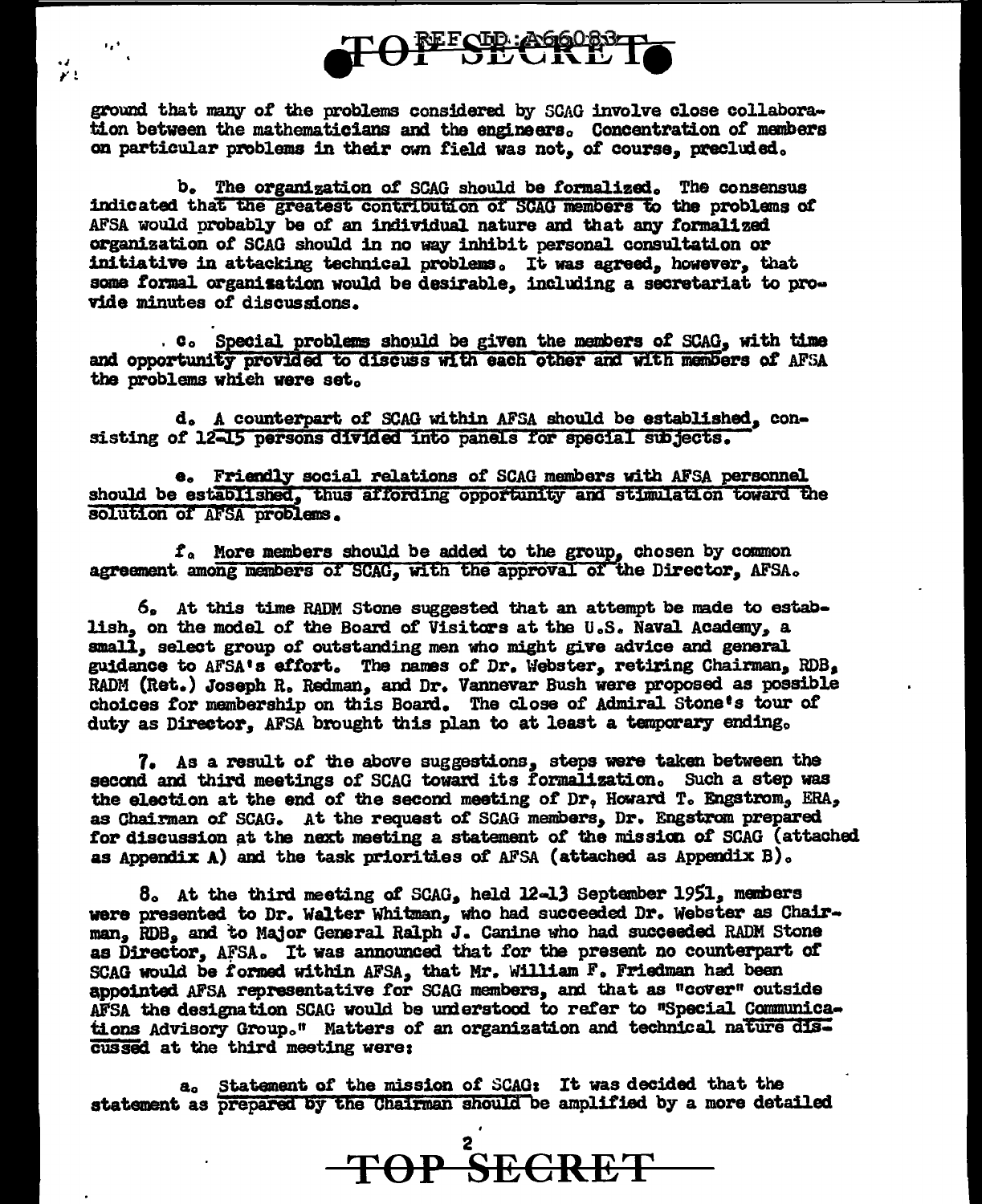

" . ·"' *<sup>r</sup>*<sup>~</sup>

•

•

statement of the mechanics by which SCAG could best carry out its mission. The Chairman *ot* SCAG and Mr. John Howard were delegated to dratt such a supplement.

b. Statement of task priorities: Although it was generally agreed that the task priorities had been correctly set, it was also the opinion that that the problems were closely inter-related and that it would, therefore, be the problems were closely inter-related and that it would, therefore, be difficult to consider them separately. The Chairman pointed out that one of the primary purposes in drawing the statement of task priorities had been to nemit SCAG members to devote their time to individual problems in their field of interest. After general discussion, however, it appeared that the SCAG members preferred to consider the problems as a whole.

c. Additional members: The names of approximately 20 scientists were proposed as possible new members, A membership committee, consisting of the Chairman, Dr. Robertson, and Mr. McPherson was appointed to consider the problem of additional membership.

d. Board of Visitorsr The desirability ot establishing a Boal'd *ot*  Visitors was dropped from discussion as being outside the province of SCAG.

a. Intercept: The etfect *ot* quality am quantity *ot* traffic on analytic success was discussed. Although the major difficulty appeared to be centered in the personnel problem, the technical possibilities of late developments in such fields as search receivers and antenna designs were pointed. out. Dr. Potter *ot* Bell telephone Laboratories was asked to determine whether SCAG should give this problem its further consideration.

f. Ultra-high speed electronics: In order to fulfill AFSA's excessive requirements for ultra-high speed computation, it was recommended that AFSA undertake a program of basic research into ultra-high speed electronics.

g. Methods *ot* exhaustion or scritching: Since methods *ot* exhaustion or scritching in connection with wiring recovery were subject to abstract exposition, it was recommended that AFSA prepare an abstract of this problem on a SECRET level for consideration by SCAG.

h. Wheel simulation and bombing: It was recommended that a report on the numerous methods suggested for wheel simulation and bombing be prepared for review by SCAG.

1. Plain language recognition: The problem of plain language recognition in connection with bombing and other techniques was referred to Drs. Potter and Shannon for consideration.

*9.* In the months following this meeting the question AFSA•s position 1n regard to basic research was crystallized in a letter written JO October 1951 by Dr. Charles B. Tompkins of George Washington University to the Chairman, SCAG, suggesting that "the SCAG contribution, at least in mathematics, could be materially strengthened by arranging for soma time-consuming research by members and possibly others in congenial surroundings." Such a research facility, he thought, could be established on a year-round basis by means of a contract between the Director of Central Intelligence and the Rand Corporation. Santa Monica. California.

**TOP SECRET**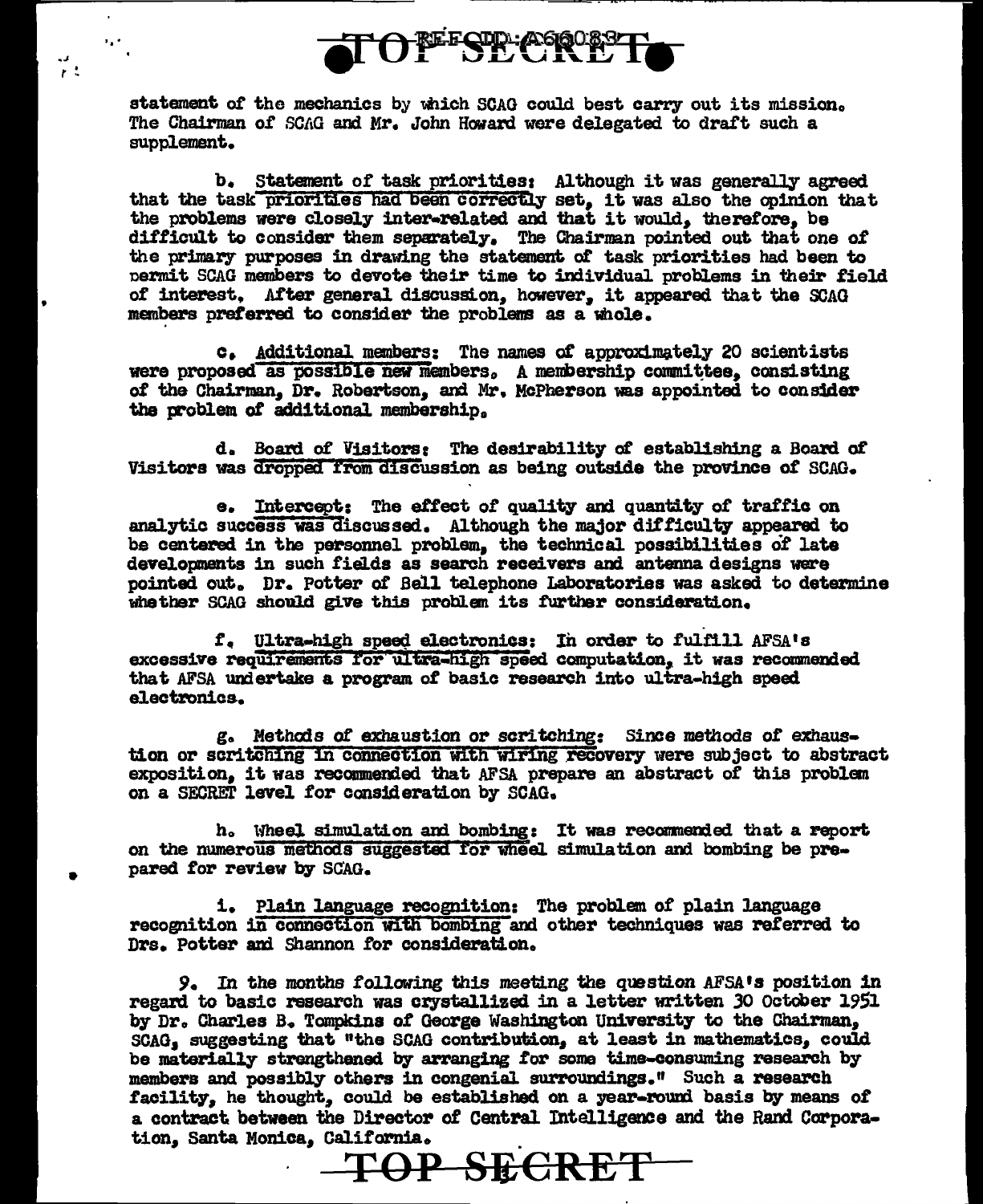

.. r : ...

10. Within AFSA there were various reactions to this proposal. Although it was realized that distinct long-term advantages might accrue from the proposed arrangement, there were disadvantages from the point of view of availability of qualified scientists, compliance with Civii Service Regulations, control of the project by CIA, location in California, ami the shortterm value of such a project. It was suggested that the solution to many of AFSA<sup>1</sup>s complex problems might be advanced rather by such internal measures as an increase in the number of high-level positions open both to AFSA members and to newcomers, a raising of the standard of AFSA facilities and surroundings. protection *ot* the scientists trom administrative details, and gearing *ot* the administrative functions to the efficient performance of tasks.

11. At the fourth meeting or SCAG, 6 Decenber 19Sl, SCAG authorized its Chairman to address a letter to the Director, AFSA, suggesting that AFSA appoint a committee to investigate the possibilities of implementing a program of basic research, by contract or otherwise, and to delineate in general terms the nature of this program.

12. In connection with the proposed program Dr. Tompkins representing SCAG and members of the MathematiQal Division *ot* the Office *ot* Research ard Development representing AFSA drew up lists of installations where such basic research might be conducted. AFSA's survey included also (a) contracts already let; (b) subjects suitable for further contracts; and (c) potential contractors.

l.). At the close 0£ its first year *ot* existence, it seemed appropriate for SCAG to draw for the Director, AFSA, the Chairman, RDB, a report on its accomplishments and recommendations. Members were therefore asked to assemble in a private opening session at the fifth meeting, to be held  $12-13$  March  $1952$ , to consider basic topics and questions from which such a report might be drawn. These questions, as outlined by Mr. Speakman in a letter to members of SCAG, are attached as Appendix C.

 $1\mu$ . Upon the answers to these questions rested in large measure AFSA's future course in scientific research.

15. A list of the members of SCAG as of March 1952 is attached as Appendix Da

•

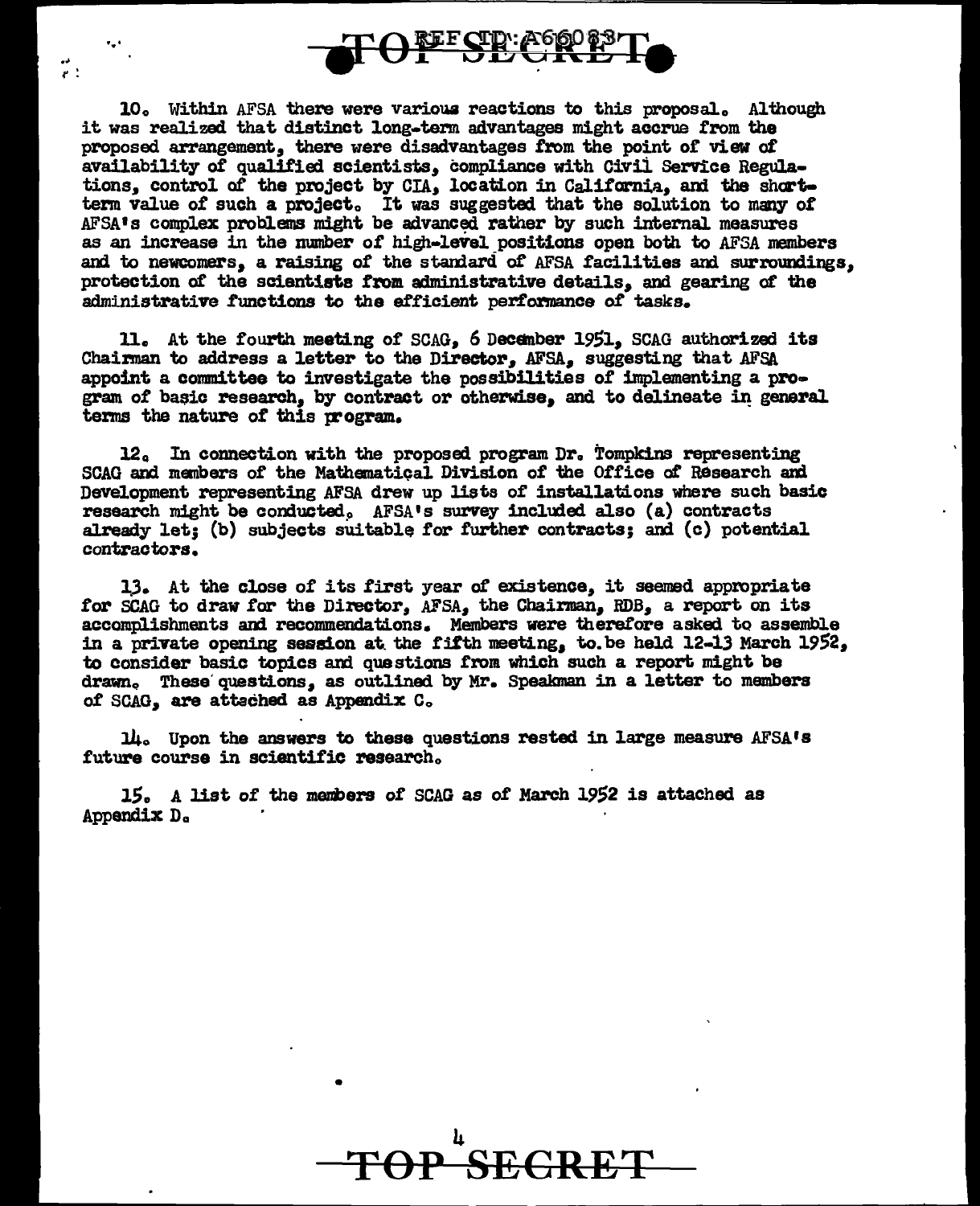ID: A66083 **APPENDTX A** 

12 September 1951

#### Mission of the Special Cryptologic Advisory Group (SCAG)

- 1. The Special Cryptologic Advisory Group (SCAG) was set up by the Research and Development Board at the suggestion of the Armed Forces Security Agency. Its fundamental objective is to provide advice and assistance to the Armed Forces Security Agency in meeting special problems in the general field of communications intelligence. In view of its statutory responsibilities in the whole field of intelligence, the Central Intelligence Agency has expressed a deep interest in SCAG.
- 2. The members of SCAG are as follows:

 $\mathbf{r}_\bullet$ 

Dr. Stewart Cairns, University of Illinois. Mr. Joseph E. Desch, National Cash Register Company. Dr. H. T. Engstrom, Engineering Research Associates. Inc. Mr. John H. Howard, Burroughs Adding Machine Company Mr. J. C. McPherson, International Business Machines Corp. Dr. R. K. Potter. Bell Telephone Laboratories. Dr. H. P. Robertson, Central Intelligence Agency. Dr. Claude Shannon. Bell Telephone Laboratories. Mr. E. A. Speakman, Research and Development Board. Dr. C. B. Tompkins, George Washington University. Dr. John von Neumann, Institute for Advanced Study. Princeton, New Jersey Mr. William Webster, Former Chairman, Research and Development Board.

- 3. Members of SCAG will be appointed jointly by the Chairman of the Research and Development Board and the Director of AFSA. It is understood that the present SCAG members will consider needs for additional membership and make recommendations to the above agencies.
- 4. It is recognized that the problems facing AFSA in the field of communications intelligence are of great complexity and of utmost importance. The Special Cryptologic Advisory Group was formed for the following purposes:
	- a. To provide advice and assistance to AFSA in meeting special problems.
		- b. To maintain familiarity with these special problems and make recommendations to AFSA in connection with their solution.
		- c. To furnish information on advances in outside fields of interest to the special problems of AFSA.

SECRET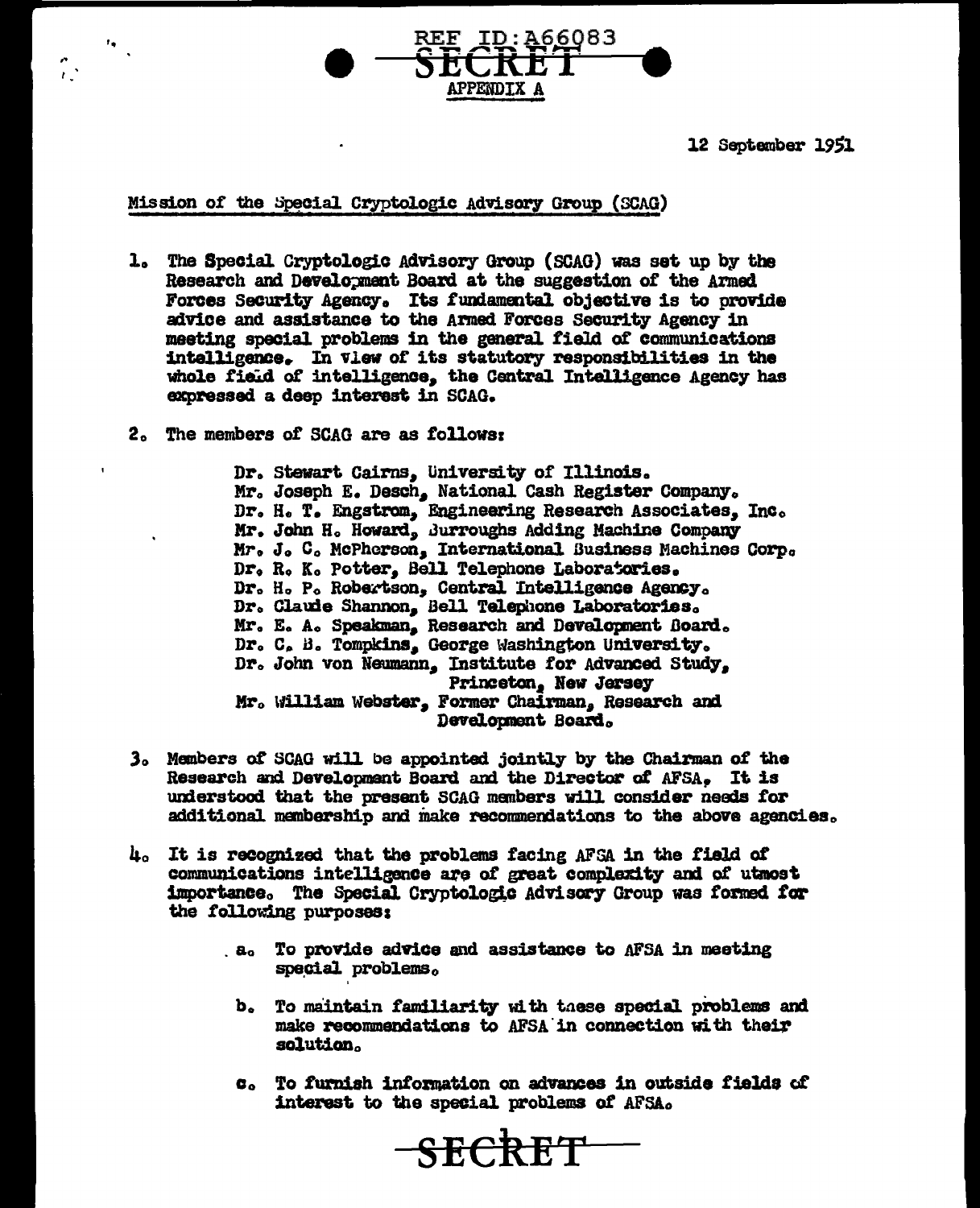

5. The present membership of SCAG gives representation of the various technical fields involved in the solution of these problems, such as mathematics, statistics, electronics and computing machinery. SCAG membership also includes individuals who are familiar with the latest industrial progress in fields which may be applicable to these problems.

WALTER G. WHITMAN Chairman, Research and Development Board

 $\frac{1}{k}$ 

RALPH J. CANINE Major General, US Army Director, Armed Forces Security Agency

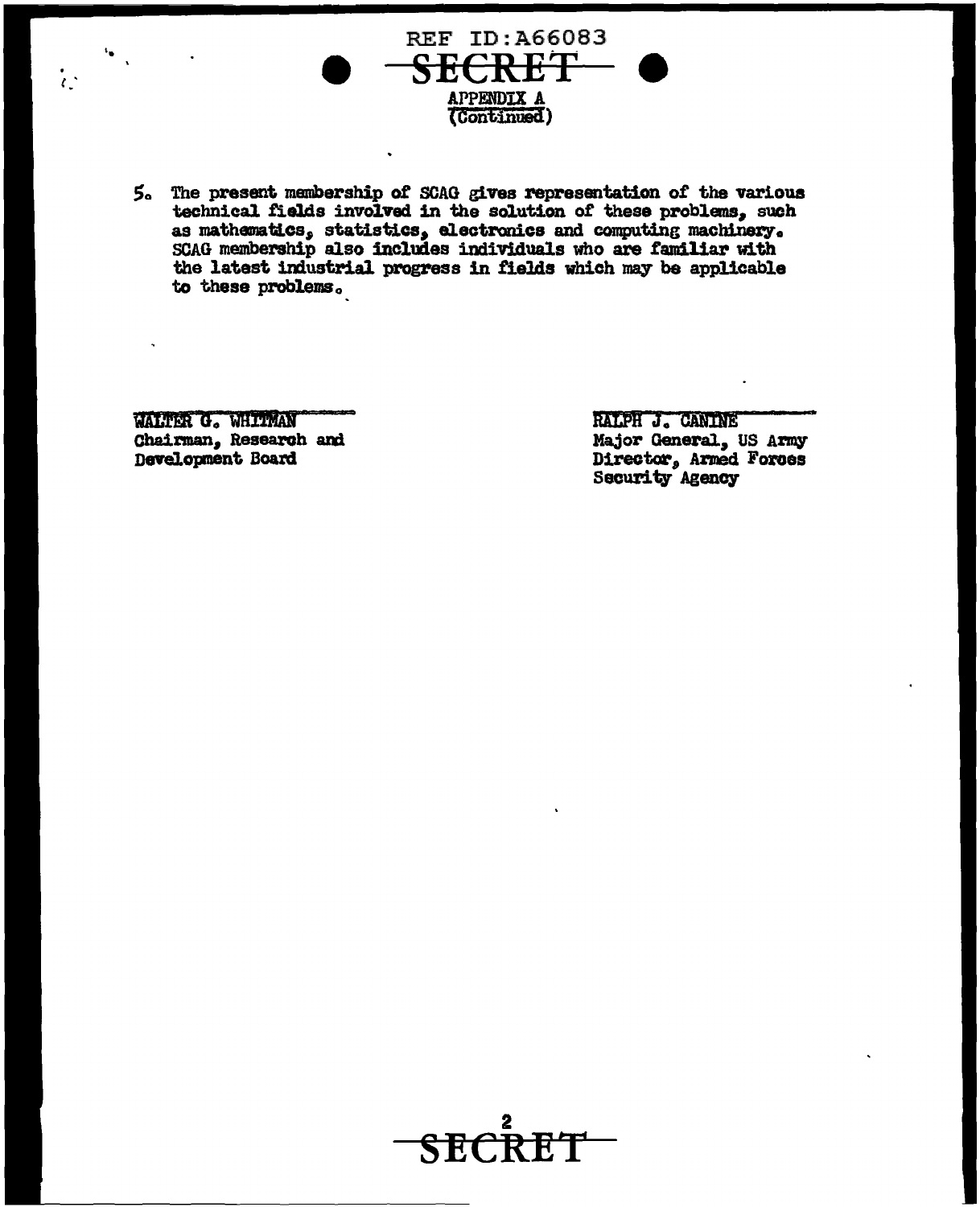# **TP: 26608**

#### APPENDIX C

#### Questions in letter from Mr. E. A. Speakman

- (1) How does SCAG feel it can help? Collectively or individually? Is the concept of SCAG worthwhile?
- (2) Is SCAG properly constituted or organized?
- (3) Are the members so in demand by other agencies that their effort is diluted?
- (4) What can be done to facilitate the solution of the primary problem?
- (5) What additional requirements should be met (funds, buildings, sites, equipment, personnel, etc.)?
- (6) Suggested future plans regarding AFSA.
- (7) Should outside contracts be let? If so, to what purpose and extent?
- (8) To what extent and where should long term or basic research be conducted?
- (9) To what extent could individual members contribute more time to AFSA problems?
- (10) Have SCAG members any comments or suggestions regarding AFSA's organization for an attack on the major problem?
- (11) Other comments.

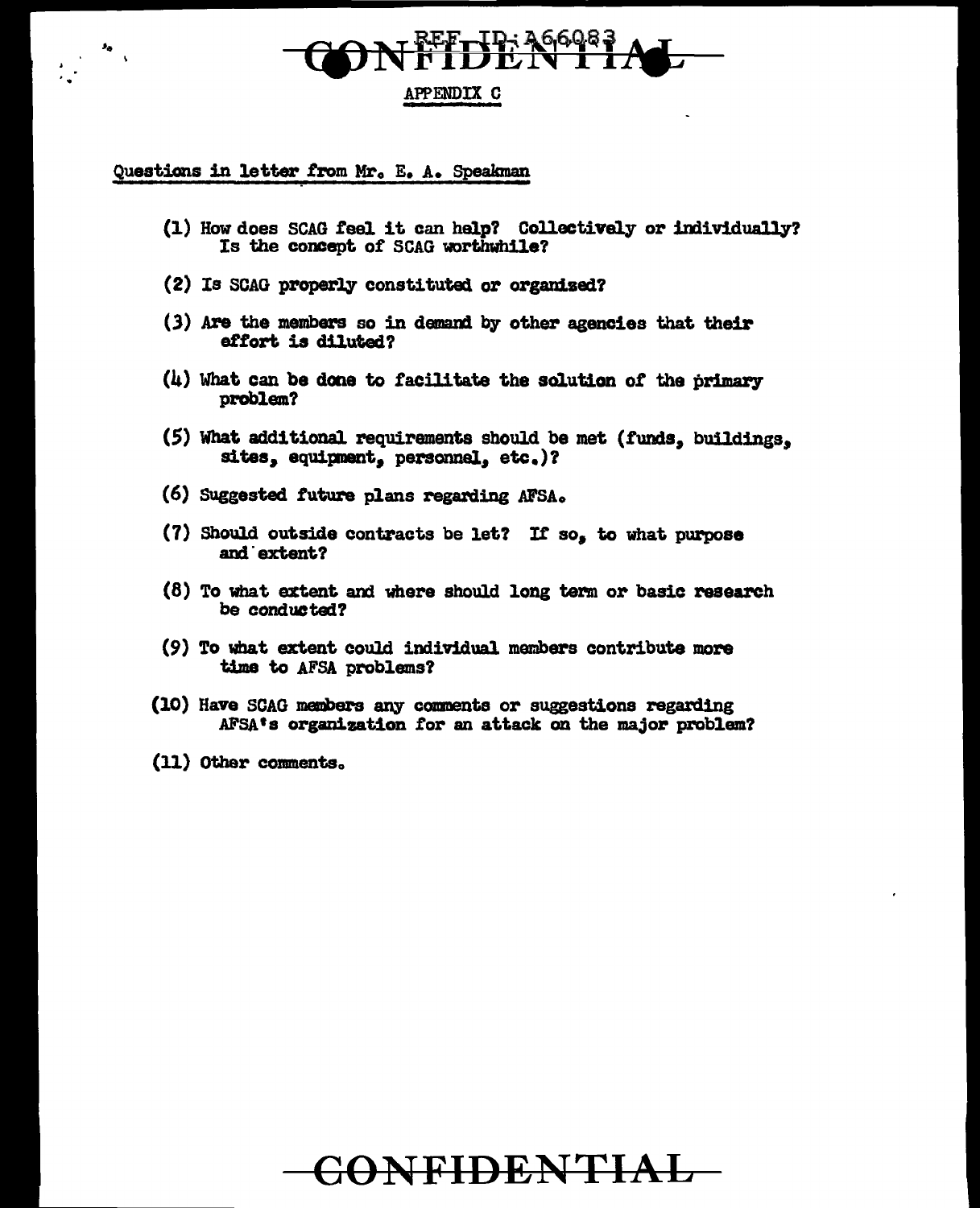

Names of Persons Accepted as Members of SCAG as of December 1951

 $\frac{1}{2}$ 

CAIRNS, Stewart S. - University of Illinois - National Cash Register Company DESCII, Joseph R. - Engineering Research Associates. Inc. EUGSTROM, Howard HCWARD, John - Burroughs Adding Machine Company - International Business Machines Corp. McPHERSON, John C. - The institute for Advanced Study NEUMANN, John von POST, Dean - Research and Development Board POTTER, Ralph K. - Bell Telephone Laboratories ROBERTSON, H. R. - Weapons Systems Evaluation Group - Bell telephone Laboratories SHARNON, Claude E. - Research and Development Board SPEAKMAN, Edwin A. TONTKINS, Charles B. - George Washington University WEBSTER, William - New England Power Company

 $\mathbf{r}$ 

## CONFIDENTIAL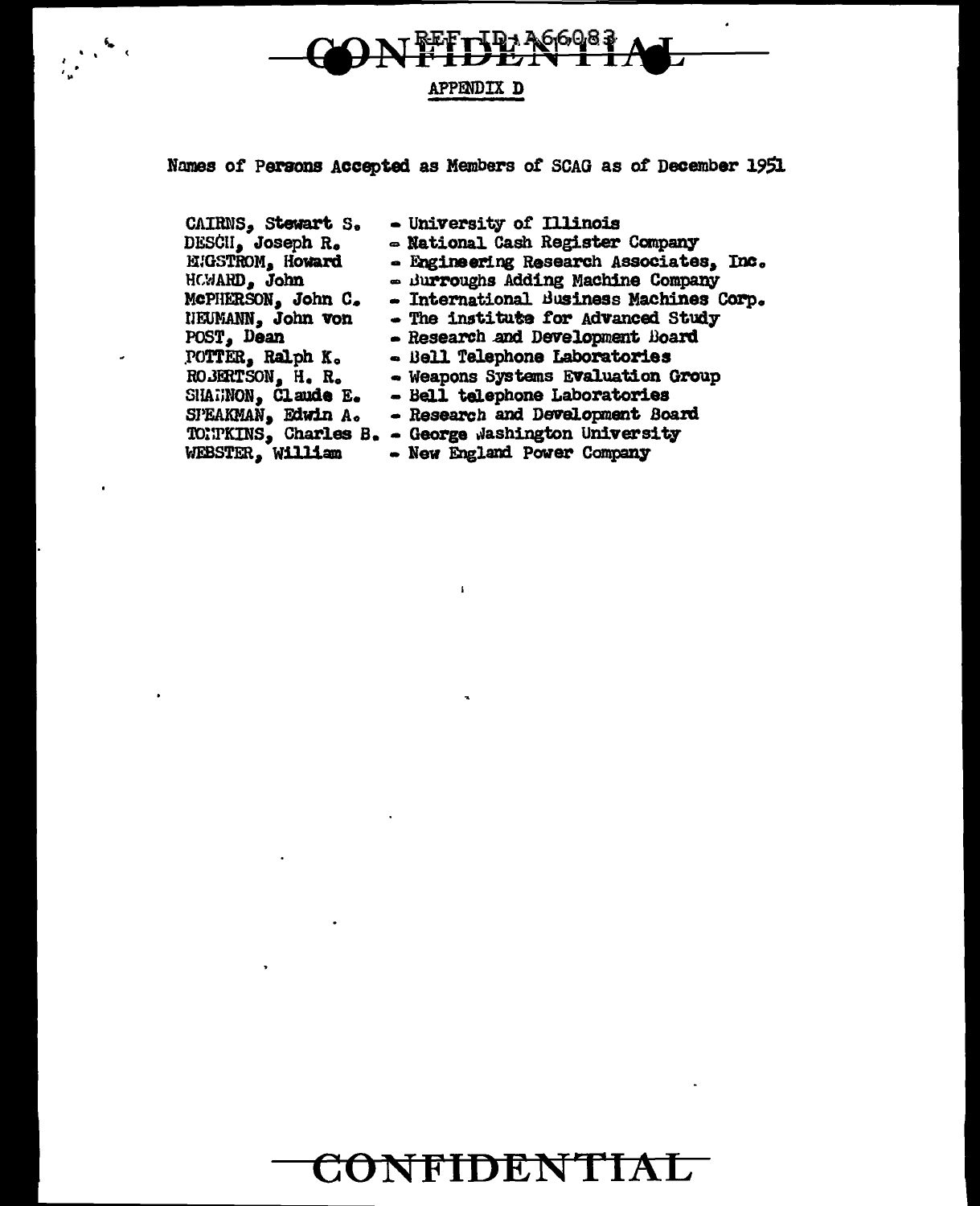OPESECRE **APPENDIX B**  $EO 3.3(h)(2)$ PL 86-36/50 USC 3605 mber 1951 STATEMENT OF TASK PRIORITIES FOR SCAG  $\mathbf{1}_{\bullet}$ The top priority under the main problem is the task of recovering This task is subdivided as follows, in order of imthe | portance based upon probability of results: This recovery should provide additional information concerning the basic machine. The type of information and how to find it is considered of highest priority. Results of this test should be examined. Because of the large number of trials involved, the problem of mechanizing these methods is of great importance. One solution which has been proposed is the NOMAD equipment. Preliminary discussions have taken place considering possible other methods. The ROBIN project is designed to carry out the search for depths. Preliminary searches, utilizing the present two ROBIN equipments, have resulted in questions concerning criteria for depth which need investigation. -ARCANE TOP SEGRET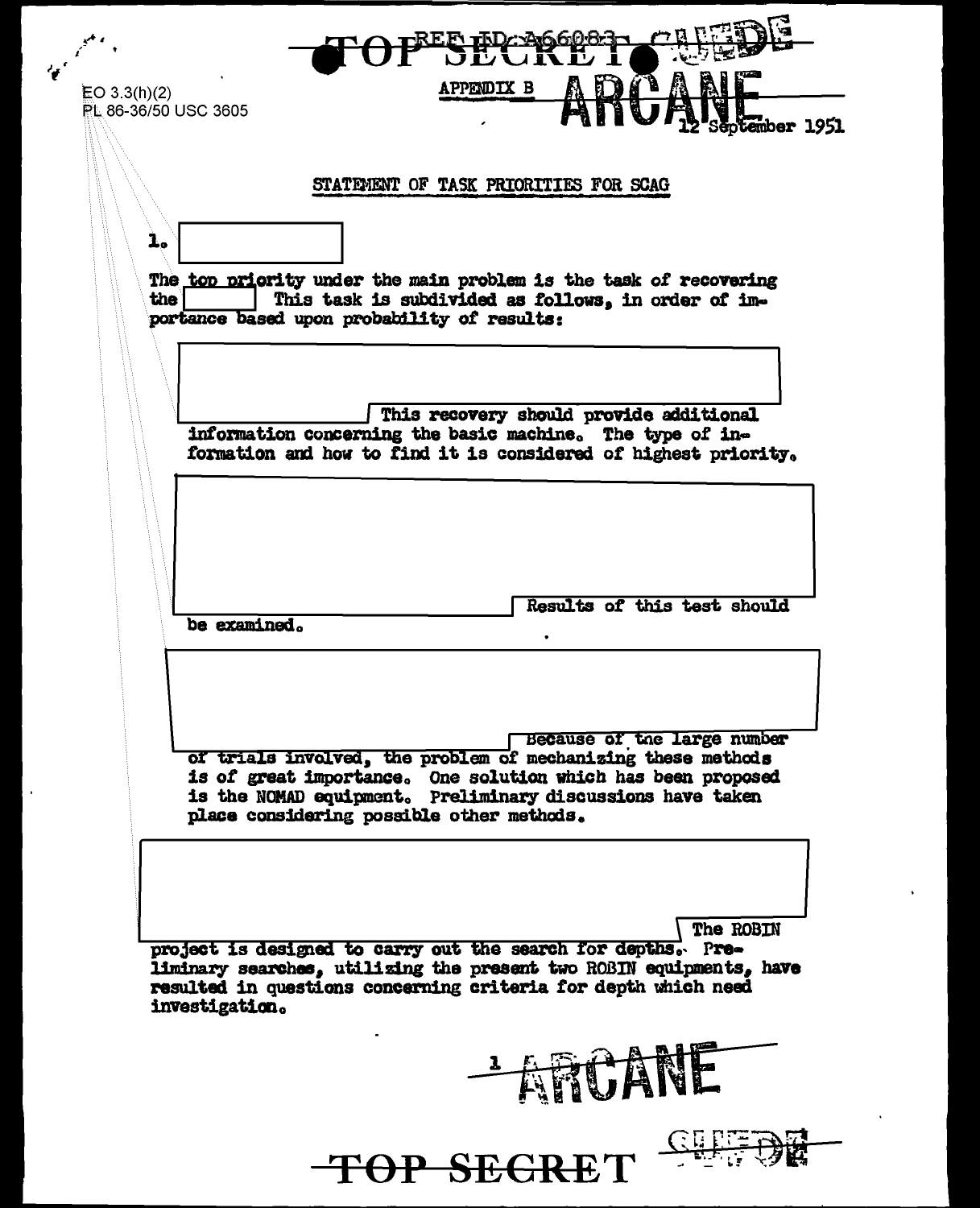

 $EO 3.3(h)(2)$ PL 86-36/50 USC 3605

> In this connection, numerous methods have been presented for simulation of wired wheels. Evaluation of these methods is desirable, together with suggestions for possible new approaches.

**APPENDIX B** 

(Continued)

#### 4. Plain Language Recognition

In connection with questions exist concerning optimum statistics to use for recognizing plain text. Problems also exist concerning mechanical methods of applying such statistics.

#### 5. General Research Problems

The following problems of general nature have been suggested:

(a) Ultra-Highspeed Computation.

Certain preliminary researches have been carried out on basic computing circuits operating at speeds of the order of 1,000 megacycles. Should additional support be given to work in this field?

(b) Transistor Techniques.

The development of the transistor appears to have reached a point of practical utilization in highspeed computation. Does this program require special attention?

(c) Photographic Techniques.

Since photographic methods provide the most compact form of digital data storage, as well as highspeed integration, should further and more attention be given to extension of these techniques?